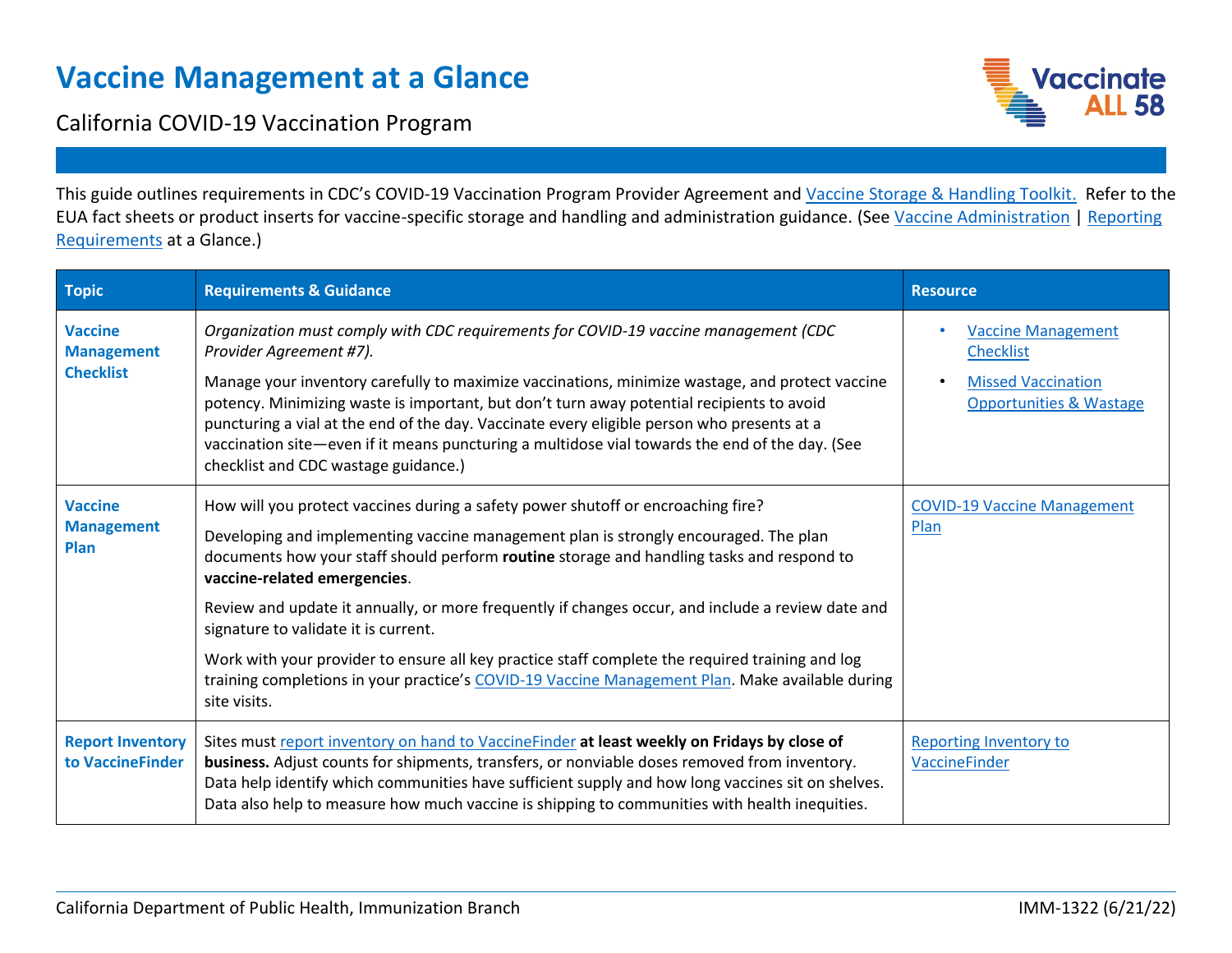| <b>Topic</b>         | <b>Requirements &amp; Guidance</b>                                                                                                                                                                                                                                                                                                                                                                                                                                                                                     | <b>Resource</b>                                                                                                             |
|----------------------|------------------------------------------------------------------------------------------------------------------------------------------------------------------------------------------------------------------------------------------------------------------------------------------------------------------------------------------------------------------------------------------------------------------------------------------------------------------------------------------------------------------------|-----------------------------------------------------------------------------------------------------------------------------|
| <b>Storage Units</b> | Organization must comply with CDC requirements for COVID-19 vaccine management. Those<br>requirements include the following: Organization must store and handle COVID-19 vaccine under<br>proper conditions, including maintaining cold chain conditions and chain of custody at all times in<br>accordance with the manufacturer's package insert and CDC guidance in CDC's Vaccine Storage<br>and Handling Toolkit, which will be updated to include specific information related to COVID-19<br>vaccine; (P.A. #7a) | <b>Vaccine Storage and Handling</b><br>Toolkit & COVID-19 Addendum                                                          |
|                      | Ultra-cold freezers are not required. CDC recommends purpose-built or pharmaceutical-grade<br>units designed specifically for storage of biologics, including refrigerated and frozen vaccines; these<br>units can be compact, under-the-counter style or large units. If not an option, commercial or<br>household standalone units are also acceptable. If necessary, combination units may be used, but<br>you must have a separate freezer unit if storing frozen COVID-19 vaccines.                               |                                                                                                                             |
|                      | Do not store any vaccine in a dormitory-style or bar-style combined refrigerator/freezer unit<br>under any circumstances.                                                                                                                                                                                                                                                                                                                                                                                              |                                                                                                                             |
| <b>Data Loggers</b>  | Organization must comply with CDC requirements for COVID-19 vaccine management. Those<br>requirements include the following: Organization must store and handle COVID-19 vaccine under<br>proper conditions, including maintaining cold chain conditions and chain of custody at all times in<br>accordance with the manufacturer's package insert and CDC guidance in CDC's Vaccine Storage<br>and Handling Toolkit, which will be updated to include specific information related to COVID-19<br>vaccine; (P.A. #7a) | <b>Vaccine Storage and</b><br>$\bullet$<br>Handling Toolkit & COVID-<br>19 Addendum<br>Data Logger Setup & Use<br>$\bullet$ |
|                      | Storage units must be equipped with a digital data logger; devices with a buffered probe provide<br>more accurate readings. CDC recommends devices with the following features: Current, minimum<br>and maximum temperatures, detachable probe that best reflects vaccine temperatures (e.g., a<br>probe buffered with glycol, glass beads, sand, or Teflon®), alarm for out-of-range temperatures,<br>reset button, accuracy within +/-.5°C accuracy (+/-1°F), and low-battery indicator.                             |                                                                                                                             |
|                      | Ultra-cold devices: For accurate ultra-cold temperature monitoring, it is essential to use an air<br>probe or a probe designed specifically for ultra-cold temperatures with the data logger.                                                                                                                                                                                                                                                                                                                          |                                                                                                                             |
|                      | Backup devices: Providers must have at least one backup data logger in case a primary device<br>breaks or malfunctions, and for transporting vaccines during vaccine redistribution and transfer or<br>off-site clinics.                                                                                                                                                                                                                                                                                               |                                                                                                                             |
|                      | Certificates of Calibration: Always use data loggers with a current and valid Certificate of<br>Calibration testing. To determine if a Certificate of Calibration Testing or Report of Calibration was<br>issued by an appropriate entity, refer to CDC's Vaccine Storage and Handling Toolkit.                                                                                                                                                                                                                        |                                                                                                                             |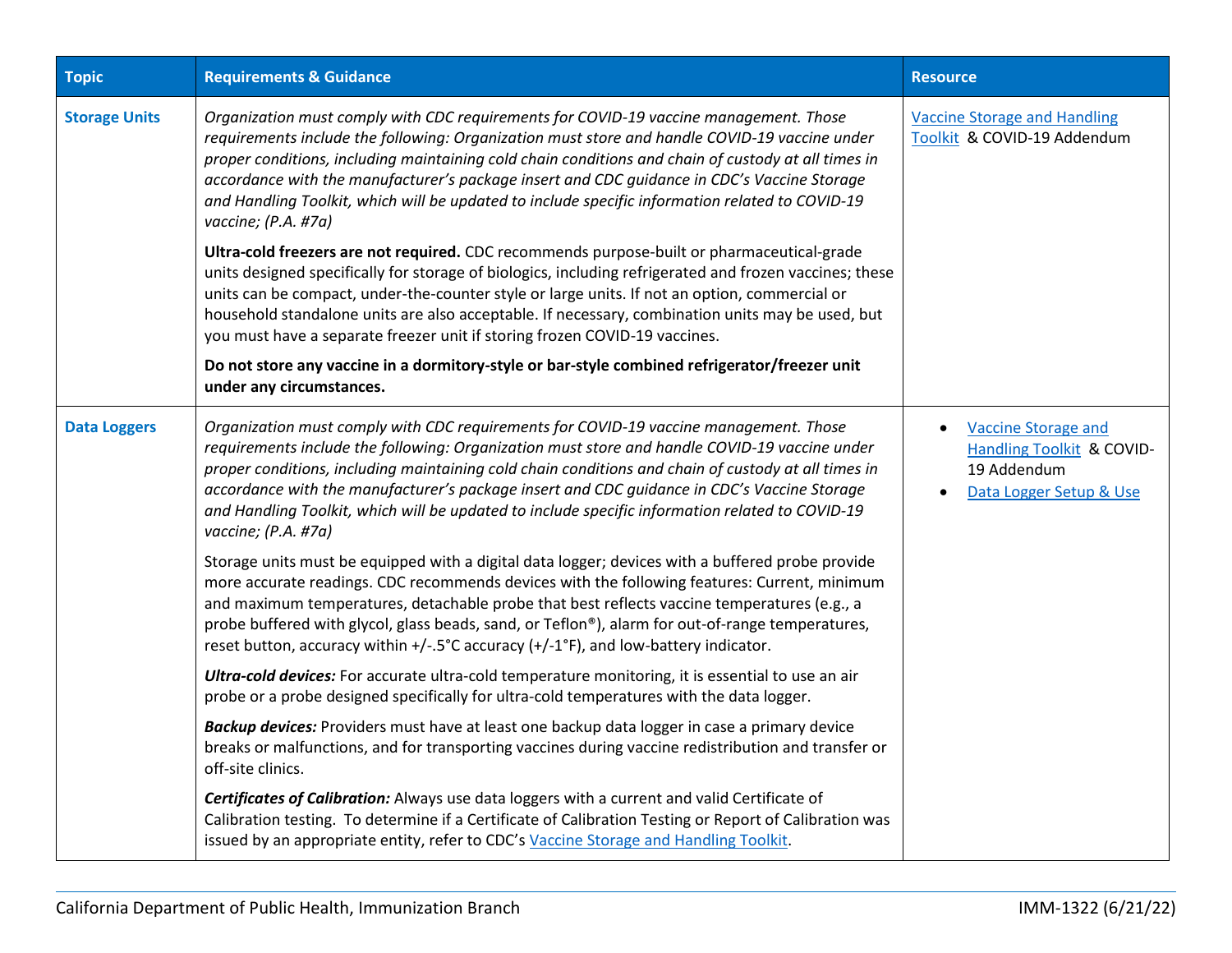| <b>Topic</b>                                     | <b>Requirements &amp; Guidance</b>                                                                                                                                                                                                                                                                                                                                                                                                                                                                                                                 | <b>Resource</b>                                                                                                                                                                                                     |
|--------------------------------------------------|----------------------------------------------------------------------------------------------------------------------------------------------------------------------------------------------------------------------------------------------------------------------------------------------------------------------------------------------------------------------------------------------------------------------------------------------------------------------------------------------------------------------------------------------------|---------------------------------------------------------------------------------------------------------------------------------------------------------------------------------------------------------------------|
|                                                  | Setup: Configure key settings for primary and backup digital data loggers, including device name,<br>low and high temperature alarm limits, and a 30-minute logging interval.                                                                                                                                                                                                                                                                                                                                                                      |                                                                                                                                                                                                                     |
| <b>Recommended</b><br><b>Temperatures</b>        | Organization must store and handle COVID-19 vaccine under proper conditions, including<br>maintaining cold chain conditions and chain of custody at all times in accordance with the<br>manufacturer's package insert and CDC guidance in CDC's Vaccine Storage and Handling Toolkit,<br>which will be updated to include specific information related to COVID-19 vaccine. (CDC Provider<br>Agreement #7a.)<br>Complete CDC's product training for vaccines your location will order to ensure staff are trained on<br>proper storage & handling. | <b>COVID Vaccine Product</b><br>Guide<br><b>CDC's Vaccine Product</b><br><b>Comparison Guide</b><br><b>Vaccine Storage and</b><br><b>Handling Toolkit COVID-19</b><br>Addendum<br><b>EUA Fact Sheets by product</b> |
| <b>Orders &amp;</b><br><b>Distribution</b>       | Active and approved providers may request vaccines in myCAvax as vaccine orders (Standard or<br>Small Order) and through Vaccine Marketplace to get doses quickly. Doses may be used for<br>primary series, and additional and booster doses as authorized. Vaccines and ancillary kits are<br>procured and distributed by the federal government at no cost. Location Coordinators receive<br>emails for order status changes, order confirmations, and advance shipment notices.                                                                 | <b>Ordering Vaccines</b><br><b>Ordering &amp; Distribution</b><br>Cadence                                                                                                                                           |
|                                                  | Vaccine Marketplace allows providers to post inventory (excess or short-dated that can't be used)<br>to minimize wastage and request doses. Diluent and ancillary kits must be transported with<br>vaccine. Contact COVID Call Center if you need help finding a match.                                                                                                                                                                                                                                                                            |                                                                                                                                                                                                                     |
|                                                  | California also offers a courier service that can transport vaccine across any distance, or for<br>providers who are unable to transport/pickup vaccine for any reason. Contact COVID Call Center to<br>arrange for vaccine transport.                                                                                                                                                                                                                                                                                                             |                                                                                                                                                                                                                     |
| <b>Critical Systems</b><br>& Senders             | It is extremely important that sites whitelist critical senders or they will not receive any<br>communications about orders including advance shipment notices and quality/temperature<br>information.                                                                                                                                                                                                                                                                                                                                             | <b>Critical Systems &amp; Senders</b>                                                                                                                                                                               |
|                                                  | Location Coordinators receive emails regarding order confirmations, advance shipment notices of<br>vaccine and ancillary kits, and temperature monitoring alerts. Add critical senders to your contact<br>list, or work with your IT staff to have these addresses included in your organization's email<br>whitelist, to ensure emails are not filtered to Spam or Junk folders.                                                                                                                                                                  |                                                                                                                                                                                                                     |
| <b>Receiving &amp;</b><br><b>Storing Vaccine</b> | Organization must store and handle COVID-19 vaccine under proper conditions, including<br>maintaining cold chain conditions and chain of custody at all times in accordance with the                                                                                                                                                                                                                                                                                                                                                               | <b>COVID Vaccine Product</b><br>Guide                                                                                                                                                                               |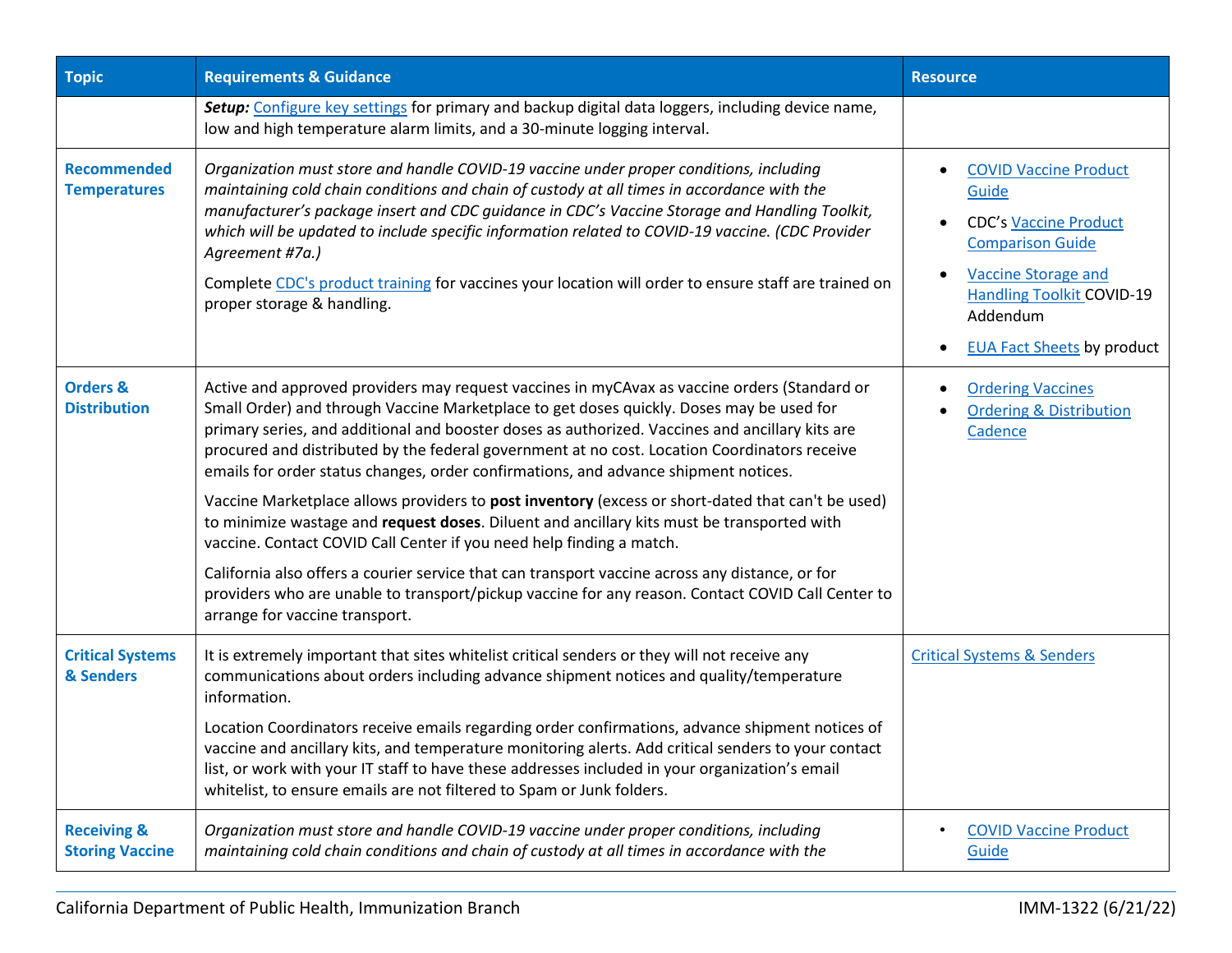| <b>Topic</b>                               | <b>Requirements &amp; Guidance</b>                                                                                                                                                                                                                                                                                                                                                                                                                                                                                                                                                                                                                                                                                                                                                                                                                                                                                                                                                                                                                                                        | <b>Resource</b>                                                                                                                                                                                                                                                                      |
|--------------------------------------------|-------------------------------------------------------------------------------------------------------------------------------------------------------------------------------------------------------------------------------------------------------------------------------------------------------------------------------------------------------------------------------------------------------------------------------------------------------------------------------------------------------------------------------------------------------------------------------------------------------------------------------------------------------------------------------------------------------------------------------------------------------------------------------------------------------------------------------------------------------------------------------------------------------------------------------------------------------------------------------------------------------------------------------------------------------------------------------------------|--------------------------------------------------------------------------------------------------------------------------------------------------------------------------------------------------------------------------------------------------------------------------------------|
|                                            | manufacturer's package insert and CDC guidance in CDC's Vaccine Storage and Handling Toolkit,<br>which will be updated to include specific information related to COVID-19 vaccine. (CDC Provider<br>Agreement #7a.)<br>Never refuse vaccine shipments to minimize waste. To receive vaccine shipments properly:<br>Accept all shipments.<br>Verify shipments & contents upon arrival for signs of damage, temperature excursions<br>during transit, and discrepancies between packing slip, order and shipper contents.<br>Store vaccines properly in their original packaging. Label with beyond use date/time per<br>manufacturer. Group vaccines in storage units and label (vaccine cartons, baskets, or shelf<br>space) in large block letters to help ensure correct products are removed by patient<br>population.<br>Report shipment incidents (if any) in myCAvax when discovered.<br>Ancillary kits arrive within 24-48 hours of vaccines (see Ordering & Distribution Cadence).<br>Inventory all kit supplies upon receipt to ensure quantities match vaccine doses received. | Receiving & Storing Pfizer  <br>Moderna   Janssen (J&J)<br><b>Receiving Redistributed</b><br>Small Orders   video<br><b>COVID-19 Vaccine Product</b><br><b>Information Guide for</b><br>vaccines, kits, dimensions,<br>and needle sizes<br>CDC's product lessons (staff<br>training) |
| <b>Report Shipment</b><br><b>Incidents</b> | Organization must store and handle COVID-19 vaccine under proper conditions, including<br>maintaining cold chain conditions and chain of custody at all times in accordance with the<br>manufacturer's package insert and CDC quidance in CDC's Vaccine Storage and Handling Toolkit,<br>which will be updated to include specific information related to COVID-19 vaccine. (CDC Provider<br>Agreement #7a.)<br>Report shipment incidents for vaccine or kits (damage, temperature excursions in transit, & order<br>discrepancies) in myCAvax under Vaccine Inventory-the same day shipment arrived.<br>Timing is critical. CPDH coordinates with shipper for replacement using your data. Please make<br>sure data is accurate and complete.<br>Contact manufacturer or McKesson directly to resolve incidents and report resolution in your<br>shipment incident reports.<br>Report in myCAvax - Vaccine Inventory. Click Shipment Incident.                                                                                                                                           | <b>Reporting Shipment Incidents</b>                                                                                                                                                                                                                                                  |
| <b>Returning</b><br><b>Shippers</b>        | Do not return spoiled, expired, or wasted vials to manufacturer or McKesson.<br>Pfizer 12Y+ gray cap, 5-11Y orange cap, and 6M-4Y maroon cap: watch video for return<br>instructions*<br>For Moderna: Return shipper to your UPS delivery person.                                                                                                                                                                                                                                                                                                                                                                                                                                                                                                                                                                                                                                                                                                                                                                                                                                         | <b>Receiving Pfizer Single-Use</b><br><b>Shipper Video</b><br><b>Receiving &amp; Storing Pfizer</b><br><b>Vaccines</b>                                                                                                                                                               |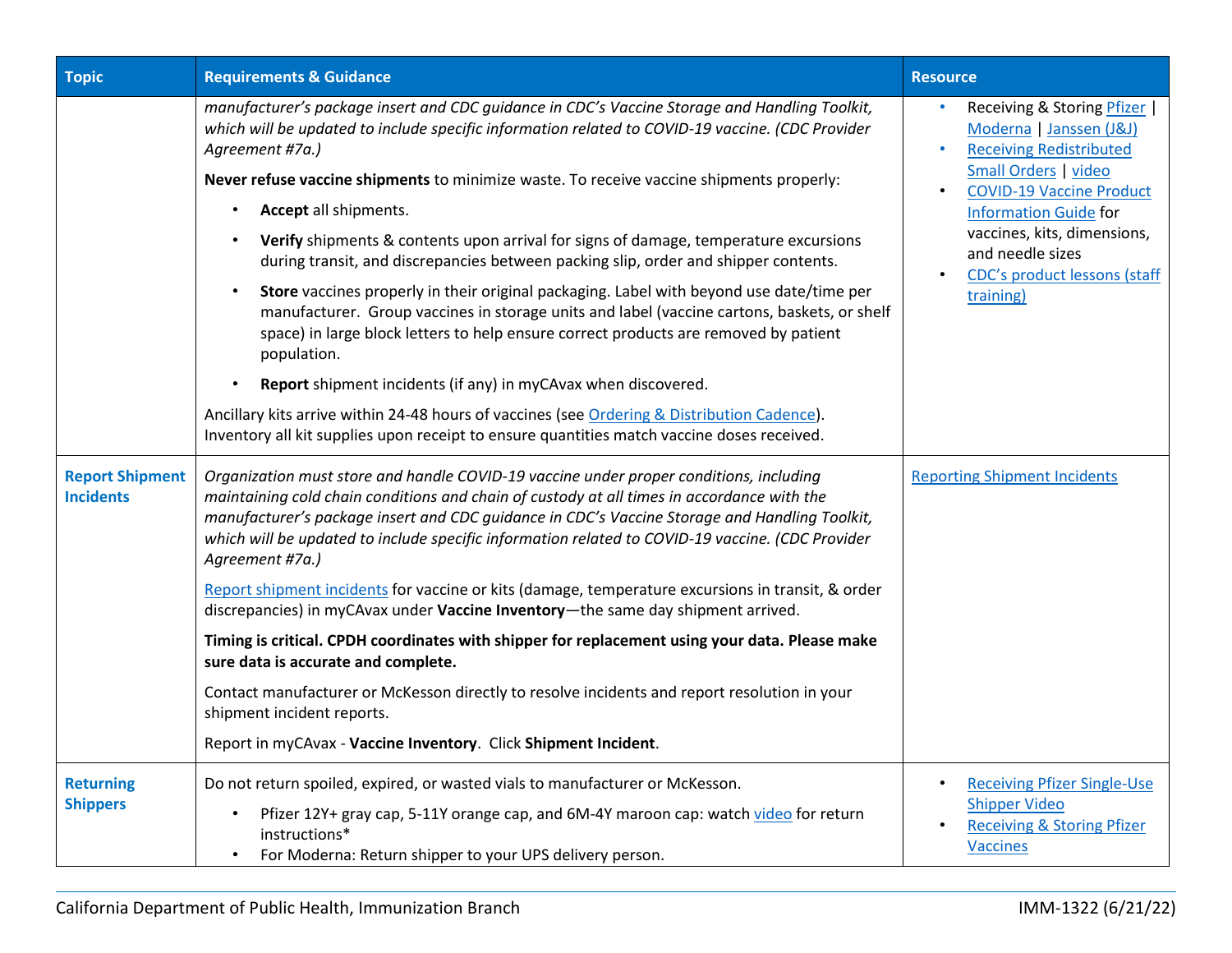| <b>Topic</b>                            | <b>Requirements &amp; Guidance</b>                                                                                                                                                                                                                                                                                                                                                                                                                                                                                                                                                                                                                                                                                                                                                                                                                                                                                                             | <b>Resource</b>                                                                                                              |
|-----------------------------------------|------------------------------------------------------------------------------------------------------------------------------------------------------------------------------------------------------------------------------------------------------------------------------------------------------------------------------------------------------------------------------------------------------------------------------------------------------------------------------------------------------------------------------------------------------------------------------------------------------------------------------------------------------------------------------------------------------------------------------------------------------------------------------------------------------------------------------------------------------------------------------------------------------------------------------------------------|------------------------------------------------------------------------------------------------------------------------------|
|                                         | For Janssen: Dispose of cooler and packing materials; there is no return option available for<br>$\bullet$<br>refrigerated shippers.<br>* Pfizer pediatric shippers should be disposed of locally and should NOT be returned. Single-use<br>shippers will include a Logger Return Kit embedded in the lid of the shipper. Please remove the<br>logger from the thermal shipper and follow instructions to return the logger to Pfizer.                                                                                                                                                                                                                                                                                                                                                                                                                                                                                                         | <b>Receiving &amp; Storing</b><br>$\bullet$<br><b>Moderna Vaccine</b><br><b>Receiving &amp; Storing Janssen</b><br>Vaccine   |
| <b>Temperature</b><br><b>Monitoring</b> | Organization must monitor vaccine storage unit temperatures at all times using equipment and<br>practices that comply with quidance in CDC's Vaccine Storage and Handling Toolkit. (P.A. #7b)<br>Temperature monitoring is a critical step to protect vaccine viability. Vaccines must be stored<br>under recommended storage temperatures. Vaccines must be stored under storage temperatures<br>defined by product in EUA Fact Sheets for HCPs and CDC's Toolkit COVID-19 Addendum.<br>Monitor and record your data logger's readings on your temperature logs for refrigerated, frozen,                                                                                                                                                                                                                                                                                                                                                     | <b>How to Record</b><br>$\bullet$<br><b>Temperatures</b><br><b>COVID-19 Temperature Log</b><br><b>Hourly Temperature Log</b> |
|                                         | or ultra-cold vaccines, or use this COVID-19 Temperature Log.<br>Take these steps to prepare for your initial vaccine shipment:<br>Post refrigerated and frozen temperature logs on corresponding storage units.<br>$\bullet$<br>Ensure staff are trained to operate your data loggers and download the temperature data<br>file in the event of an excursion; refer to device's product guide.<br>Some devices must be cleared (MIN/MAX temperatures and alarm symbol) after each<br>recording to ensure staff don't record previous readings again (see image); check your<br>device's product guide.<br>Train staff not to ignore alarm alerts; if temperature alarms go off repeatedly, do not<br>disconnect the alarm until it has been confirmed as a false alarm.<br>Supervisors should plan to review logs to ensure staff understand how to record<br>temperatures, record twice daily, and respond to all out-of-range temperatures. |                                                                                                                              |
|                                         | Record storage unit temperatures twice daily, at the beginning and end of the day. Record:<br>Minimum/maximum temperatures<br>Date and time<br>Name of person who recorded temperatures<br>Any actions taken if out-of-range temperatures are detected                                                                                                                                                                                                                                                                                                                                                                                                                                                                                                                                                                                                                                                                                         |                                                                                                                              |
|                                         | For satellite, temporary and off-site clinics: Monitor transport container temperatures using a<br>data logger. Record temperatures hourly and check data loggers whenever containers are opened.<br>(See Hourly Temperature Log.)                                                                                                                                                                                                                                                                                                                                                                                                                                                                                                                                                                                                                                                                                                             |                                                                                                                              |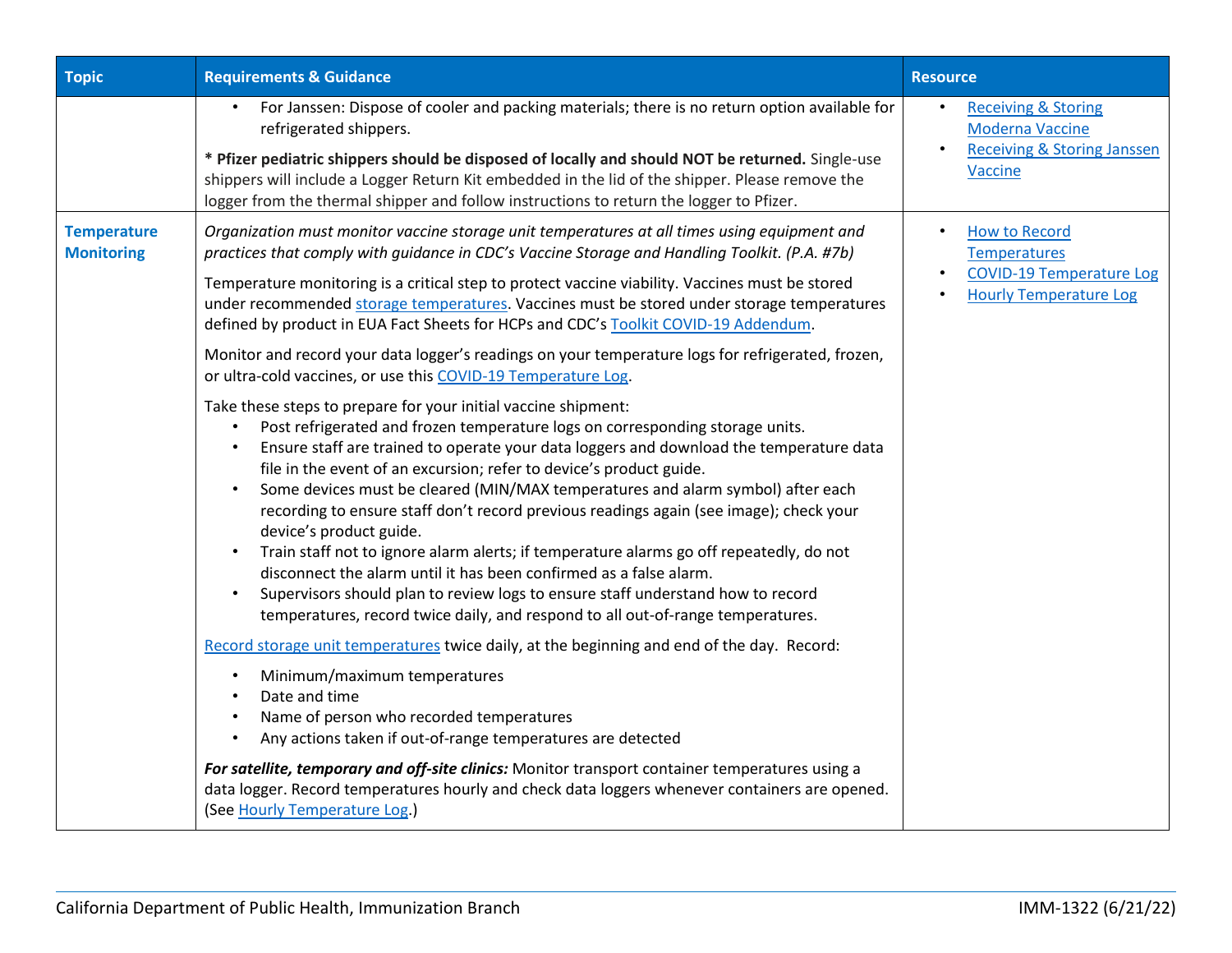| <b>Topic</b>                                                | <b>Requirements &amp; Guidance</b>                                                                                                                                                                                                                                                                                                                                                                                                                                                                                                                                                                                                                                                                                                                                                                                                                                                                                                                                                                                                                                                                                                                                                                                                                                                                                                                                                                                                                                                           | <b>Resource</b>                                                                                                                                                                                                                                                                                                                                                                                                                                                                            |
|-------------------------------------------------------------|----------------------------------------------------------------------------------------------------------------------------------------------------------------------------------------------------------------------------------------------------------------------------------------------------------------------------------------------------------------------------------------------------------------------------------------------------------------------------------------------------------------------------------------------------------------------------------------------------------------------------------------------------------------------------------------------------------------------------------------------------------------------------------------------------------------------------------------------------------------------------------------------------------------------------------------------------------------------------------------------------------------------------------------------------------------------------------------------------------------------------------------------------------------------------------------------------------------------------------------------------------------------------------------------------------------------------------------------------------------------------------------------------------------------------------------------------------------------------------------------|--------------------------------------------------------------------------------------------------------------------------------------------------------------------------------------------------------------------------------------------------------------------------------------------------------------------------------------------------------------------------------------------------------------------------------------------------------------------------------------------|
| <b>Reporting</b><br><b>Temperature</b><br><b>Excursions</b> | Organization must comply with each relevant jurisdiction's immunization program guidance for<br>dealing with temperature excursions. (P.A. #7c)<br>Any temperature outside recommended ranges is considered a temperature excursion and may<br>impact vaccine viability. A temperature excursion triggers a visual or audible alarm or alert<br>depending on the data logger. Staff will need to confirm when the excursion occurred and its<br>duration. There may be multiple temperature excursions overnight.<br>Depending on your device, there may be a temperature data file that must be downloaded to get<br>the data manufacturers will need to determine whether vaccines can be administered or must be<br>discarded. The manufacturer's determination is only as accurate as the data you provide.<br>Clear the alarm symbol to ensure staff don't respond to previous alerts.<br>Label exposed vaccines DO NOT USE so vaccines are not administered.<br>Alert the Vaccine Coordinator on duty or your supervisor.<br>Download the temperature data file (if any) and locate the excursion details.<br>Complete the Temperature Excursion Worksheet to gather data manufacturers will need<br>to determine viability, then contact the manufacturer.<br>Report temperature excursions daily (if any) in myCAvax including resolution.<br>Do not administer vaccines until the manufacturer resolution is determined.<br>Report in myCAvax - Vaccine Inventory. Click Excursion. | <b>Reporting Temperature</b><br><b>Excursions</b><br><b>Report Temperature</b><br>$\bullet$<br><b>Excursion Worksheet</b><br>For quick answers:<br><b>Janssen Stability Online</b><br><b>Tool</b><br>Moderna Temperature<br><b>Excursion Online Tool</b><br><b>Pfizer MI Digital Assistant</b><br>$\bullet$<br>(scroll down)<br>Pfizer 12Y+ gray cap: med<br>info<br>Pfizer 12Y+ purple cap:<br>med info<br>Pfizer 5-11Y orange cap:<br>med info<br>Pfizer 6M-4Y maroon cap:<br><b>TBD</b> |
| <b>Expiration Dates</b>                                     | Organization must monitor and comply with COVID-19 vaccine expiration dates. (P.A. #7d)<br>Do not prepare or administer vaccines without first checking the expiration date. Do not prepare<br>or administer vaccine past the manufacturer expiration date or use-by date.<br>Discard vaccine after the earlier of the expiration or beyond-use (use-by) date.<br>COVID-19 vaccine expiration dates may be extended. Strictly comply with the manufacturer<br>guidance.<br>When the current expiration date gets close, contact the manufacturer before discarding vaccine<br>see if expiration dates have been extended. Use CDC's expiration date tracking tool to record<br>extended expiration dates. Document the current date, the vaccine lot number, and the new<br>expiration date. Do not discard vaccine without ensuring the expiration date has passed.                                                                                                                                                                                                                                                                                                                                                                                                                                                                                                                                                                                                                         | <b>CDC's Vaccine Expiration</b><br><b>Date Tracking Tool</b><br><b>Expiration Date Tracker</b><br><b>Quick Lookups:</b><br>Janssen expiry checker<br>Moderna expiry checker<br>Pfizer 12Y+ gray cap fact<br>$\bullet$<br>sheet<br>Pfizer 12Y+ purple cap fact<br>sheet<br>Pfizer 5-11Y orange cap<br>fact sheet                                                                                                                                                                            |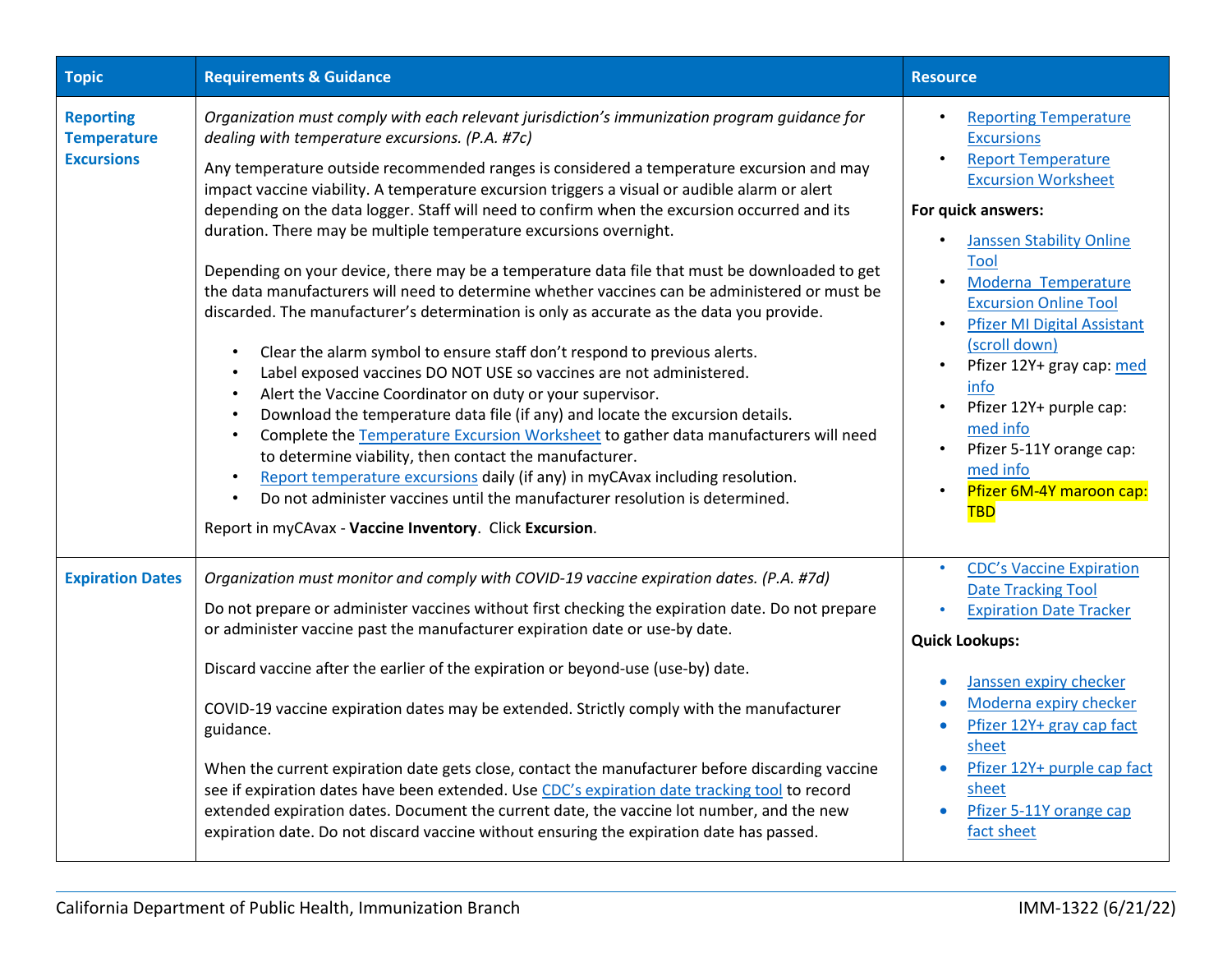| <b>Topic</b>                     | <b>Requirements &amp; Guidance</b>                                                                                                                                                                                                                                                                                                                                                                                                                                                                                                                   | <b>Resource</b>                                                                                                                     |
|----------------------------------|------------------------------------------------------------------------------------------------------------------------------------------------------------------------------------------------------------------------------------------------------------------------------------------------------------------------------------------------------------------------------------------------------------------------------------------------------------------------------------------------------------------------------------------------------|-------------------------------------------------------------------------------------------------------------------------------------|
|                                  | Pfizer-BioNTech (purple cap retired 12/23/21): Check expiration date printed on the vial.<br>$\bullet$<br>Check Pfizer EUA Fact Sheets for expiry extensions.<br>Pfizer 12Y+ (gray cap), 5-11Y (orange cap), 6M-4Y (maroon cap): Regardless of storage<br>condition, the vaccine should not be used after 12 months from the date of manufacture<br>printed on the vial and cartons.<br>Moderna: Scan QR code on vial or carton, or look up expiration dates online.<br>Janssen: Scan QR code on outer carton, look up online, or call 800-565-4008. | Pfizer 6M-4Y maroon cap<br>$\bullet$<br>fact sheet                                                                                  |
| <b>Beyond Use</b><br>Dates (BUD) | Organization must monitor and comply with COVID-19 vaccine expiration dates. (P.A. #7d)<br>Do not prepare or administer vaccines without first checking the expiration date. Do not prepare                                                                                                                                                                                                                                                                                                                                                          | <b>COVID Vaccine Product</b><br>$\bullet$<br>Guide<br><b>CDC's Vaccine Product</b>                                                  |
|                                  | or administer vaccine past the manufacturer expiration date or use-by date.<br>Discard vaccine after the earlier of the expiration or beyond-use (use-by) date.                                                                                                                                                                                                                                                                                                                                                                                      | <b>Comparison Guide</b><br><b>Vaccine Storage and</b><br>$\bullet$<br><b>Handling Toolkit COVID-19</b>                              |
|                                  | Vaccines may have a shortened beyond use date (BUD) as specified in the EUA Fact Sheet for HCPs<br>and documented in CDC's Toolkit COVID-19 Addendum.                                                                                                                                                                                                                                                                                                                                                                                                | Addendum<br>Beyond use date in vial or<br>syringe for COVID-19                                                                      |
|                                  | The BUD replaces the manufacturer's expiration date. If the vaccine has no beyond use date, use<br>the expiration date. Label vaccines (date, time and staff initials) and track carefully to ensure<br>vaccines aren't used past the beyond use date. Dispose of vaccines after the BUD in<br>pharmaceutical waste or Sharps containers. Complete CDC's product training for vaccines your<br>location will order to ensure staff are trained on storage and handling including beyond use dates<br>and labels.                                     | <b>Vaccines</b><br>Pfizer 12Y+ (gray cap) BUD<br>Label<br>Pfizer 12Y+ (purple cap)<br><b>BUD Label</b><br>Pfizer 5-11Y (orange cap) |
|                                  | <b>Before Puncture</b>                                                                                                                                                                                                                                                                                                                                                                                                                                                                                                                               | Pfizer 6M-4Y (maroon cap)<br><b>BUD Label</b>                                                                                       |
|                                  | Manufacturer-shortened expiration dates may apply if storing unpunctured vials under conditions<br>other than coldest recommended temperatures. Use BUD labels so vaccines aren't used past<br>reduced beyond use dates. (See easy-to-read chart.)                                                                                                                                                                                                                                                                                                   | Moderna 18Y+ BUD<br>$\bullet$<br><b>Tracking Label</b><br>(Refrigerator)                                                            |
|                                  | Complete BUD labels and apply to cartons if transferring Pfizer gray cap, orange cap or maroon cap<br>to refrigerator; Pfizer 12Y+ purple cap (retired 12/23/21) vials to refrigerator or freezer; or<br>Moderna vials to the refrigerator.                                                                                                                                                                                                                                                                                                          | Moderna 6M-5Y (dark blue<br>cap) BUD Label                                                                                          |
|                                  | <b>After Puncture</b>                                                                                                                                                                                                                                                                                                                                                                                                                                                                                                                                |                                                                                                                                     |
|                                  | Multidose vials have a reduced beyond use date after the first puncture. Use BUD labels, or<br>alternate method, after thawing or mixing with diluent to prevent administration beyond the BUD<br>date/time. Dispose of vaccine after the BUD date/time. (See easy-to-read chart.)                                                                                                                                                                                                                                                                   |                                                                                                                                     |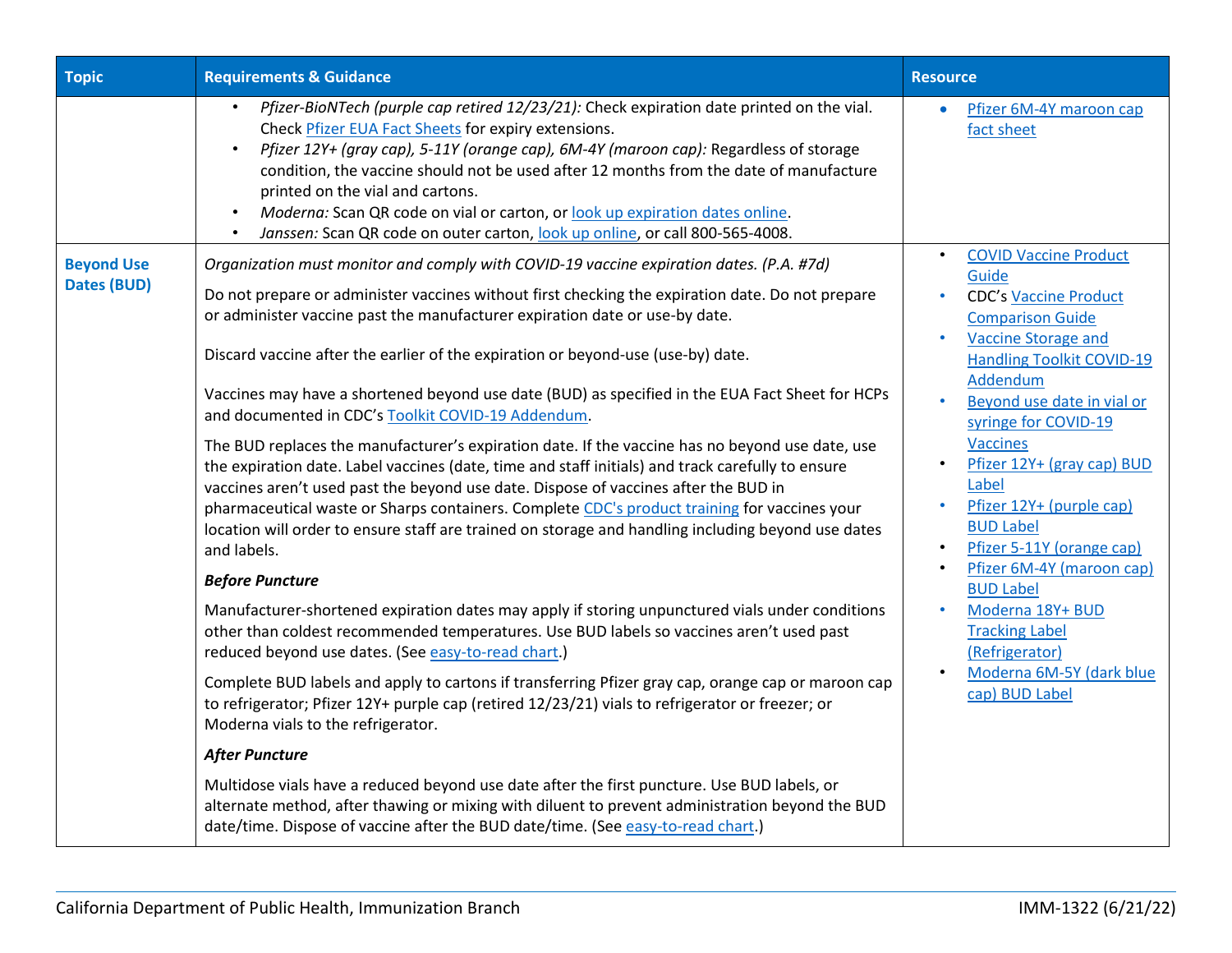| <b>Topic</b>                       | <b>Requirements &amp; Guidance</b>                                                                                                                                                                                                                                            | <b>Resource</b>                                                                                                |
|------------------------------------|-------------------------------------------------------------------------------------------------------------------------------------------------------------------------------------------------------------------------------------------------------------------------------|----------------------------------------------------------------------------------------------------------------|
| <b>Nonviable</b><br><b>Vaccine</b> | Organization must report the number of doses of COVID-19 vaccine and adjuvants that were<br>unused, spoiled, expired, or wasted as required by the relevant jurisdiction (P.A. #8).                                                                                           | Report Doses Spoiled, Expired, or<br>Wasted                                                                    |
|                                    | Organization must comply with all federal instructions and timelines for disposing of COVID-19<br>Vaccine and adjuvant, including unused doses (P.A. #9).                                                                                                                     |                                                                                                                |
|                                    | Providers must account for nonviable vaccine as part of routine inventory management. Providers<br>must report nonviable vaccine in myCAvax before disposal.                                                                                                                  |                                                                                                                |
|                                    | Spoiled: Vaccines are considered spoiled if manufacturers determine vaccines were exposed to<br>out-of-range temperatures and may not be used. (Consistent and accurate temperature<br>monitoring should minimize spoiled vaccines.)                                          |                                                                                                                |
|                                    | Expired: Vaccines are considered expired if beyond the manufacturer expiration date or beyond<br>use date as identified in product EUA fact sheet or product insert. (Careful vaccine management<br>helps to minimize expired vaccines.)                                      |                                                                                                                |
|                                    | Wasted: Vaccines are considered wasted if drawn but not administered, left in open vials but<br>doses not administered, lost or unaccounted, or if you are unable to draw a dose. (Careful vaccine<br>management and administration should minimize wasted doses.)            |                                                                                                                |
|                                    | Disposal. Do not return nonviable COVID-19 vaccines. Please Do NOT leave vaccine in returned<br>shippers. Pfizer, Moderna, and Janssen vaccines may be disposed of in a pharmaceutical waste<br>container, or a comingled pharmaceutical/Sharps waste container. (Read more.) |                                                                                                                |
|                                    | Report in myCAvax - Vaccine Inventory. Click Wastage.                                                                                                                                                                                                                         |                                                                                                                |
| <b>Vaccine Wastage</b>             | Minimizing waste is important, but don't turn away potential recipients to avoid puncturing a vial<br>at the end of the day.                                                                                                                                                  | <b>Missed Vaccination</b><br>$\bullet$<br><b>Opportunities &amp; Wastage</b><br><b>Guidance for Satellite,</b> |
|                                    | Vaccinate every eligible person who presents at a vaccination site-even if it means<br>٠<br>puncturing a multidose vial towards the end of the day.<br>$\bullet$                                                                                                              | <b>Temporary, and Off-Site</b><br><b>Clinics</b>                                                               |
|                                    | Consider establishing and promoting standing vaccination days or half-days.<br>Vaccinate family members or friends who accompany patients to medical visits, even if<br>$\bullet$                                                                                             |                                                                                                                |
|                                    | they are not established patients at the vaccinating practice.                                                                                                                                                                                                                |                                                                                                                |
|                                    | Continue outreach to employers or other community partners that have a large<br>membership or network to arrange vaccination events.                                                                                                                                          |                                                                                                                |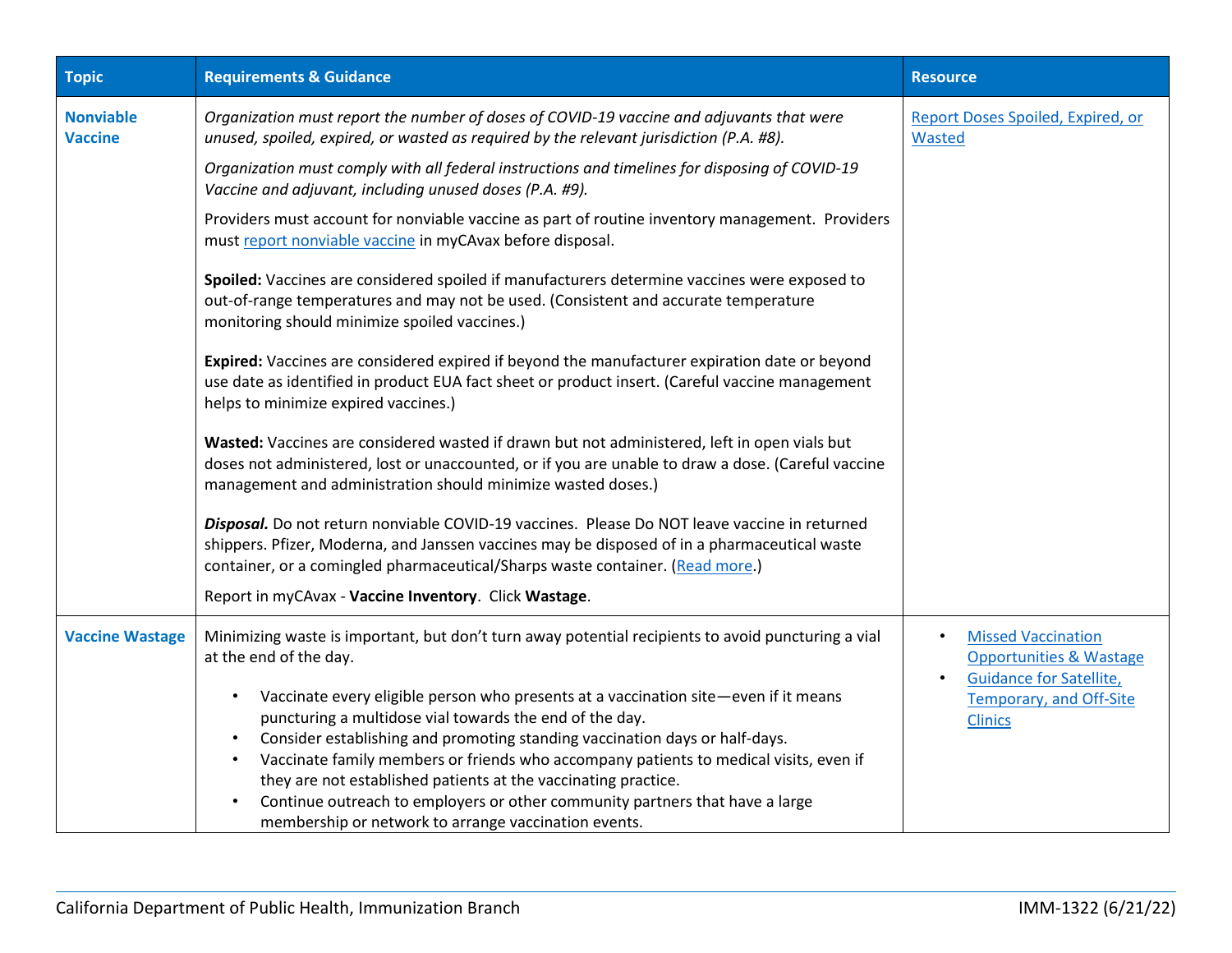| <b>Topic</b>       | <b>Requirements &amp; Guidance</b>                                                                                                                                                                                                                                                                                                                                                                                                                                                                                                                                                                                                                                                                                                                                                                                                                                                                                                                                                                                                                                                                                                                                                                                                                                                                                                                                                                                                                                                            | <b>Resource</b>                                                                                                                                                                                                                           |
|--------------------|-----------------------------------------------------------------------------------------------------------------------------------------------------------------------------------------------------------------------------------------------------------------------------------------------------------------------------------------------------------------------------------------------------------------------------------------------------------------------------------------------------------------------------------------------------------------------------------------------------------------------------------------------------------------------------------------------------------------------------------------------------------------------------------------------------------------------------------------------------------------------------------------------------------------------------------------------------------------------------------------------------------------------------------------------------------------------------------------------------------------------------------------------------------------------------------------------------------------------------------------------------------------------------------------------------------------------------------------------------------------------------------------------------------------------------------------------------------------------------------------------|-------------------------------------------------------------------------------------------------------------------------------------------------------------------------------------------------------------------------------------------|
|                    | Fill no-show appointments with walk-ins or waitlist of nearby eligible residents; consider<br>overbooking if data is available to support it.                                                                                                                                                                                                                                                                                                                                                                                                                                                                                                                                                                                                                                                                                                                                                                                                                                                                                                                                                                                                                                                                                                                                                                                                                                                                                                                                                 |                                                                                                                                                                                                                                           |
| <b>Preparation</b> | See EUA Fact Sheets for HCPs or COVID-19 Addendum for product-specific guidance. Complete<br>CDC's product training for preparation and administration details.<br>Never miss a vaccination opportunity! Vaccinate every eligible person who presents at a<br>vaccination site. CDC recommends this guidance to minimize wasted vaccine.<br>Prepare vaccines immediately prior to administration; in high-throughput settings, it may<br>be necessary to pre-draw vaccine to support a fast-paced workflow.<br>Vaccine should be pre-drawn in quantities that can be administered prior to the beyond-<br>use date/time.<br>Pre-drawn syringes must be shielded from direct sunlight at all times.<br>Providers must ensure maximum room-temperature time is observed.<br>In outdoor settings, pay close attention to workflow pace so vaccines can be moved to<br>room temperature for protection if needed, and quantity of pre-drawn syringes adjusted<br>accordingly.                                                                                                                                                                                                                                                                                                                                                                                                                                                                                                                     | <b>Vaccine Administration</b><br><b>Checklist</b><br><b>Preventing Vaccine</b><br><b>Administration Errors</b><br>COVID-19 Addendum<br><b>EUA Fact Sheets for HCPs</b><br><b>Missed Vaccination</b><br><b>Opportunities &amp; Wastage</b> |
| <b>Transport</b>   | Organization must comply with CDC requirements for COVID-19 vaccine management. Those<br>requirements include the following: Organization must store and handle COVID-19 vaccine under<br>proper conditions, including maintaining cold chain conditions and chain of custody at all times in<br>accordance with the manufacturer's package insert and CDC guidance in CDC's Vaccine Storage<br>and Handling Toolkit, which will be updated to include specific information related to COVID-19<br>vaccine; (P.A. #7a)<br>Vaccine should be delivered directly to the facility where it will be administered to maintain the<br>vaccine cold chain. However, there may be circumstances where COVID-19 vaccine needs to be<br>transported. In these instances, appropriate precautions should be taken to ensure the cold chain<br>is maintained. Vaccines must be transported following product-specific guidelines in CDC's Vaccine<br>Storage & Handling Toolkit & COVID-19 Addendum.<br>Transport containers must be equipped with data loggers.<br>Document all transport events using the COVID-19 Vaccine Transport Log.<br>Report temperature excursions during transport in myCAvax; do not report as shipment<br>incidents because vaccines weren't shipped.<br>Total transport time for transport alone (or transport plus clinic workday if vaccines are<br>stored in transport containers) should be a maximum of 8 hours; consider using the<br>Vaccine Transport Time Tracker. | <b>Vaccine Storage &amp; Handling</b><br><b>Toolkit COVID-19</b><br>Addendum<br><b>Transporting Vaccine</b><br><b>COVID-19 Vaccine</b><br><b>Transport Log</b><br><b>Transport Time Tracker</b>                                           |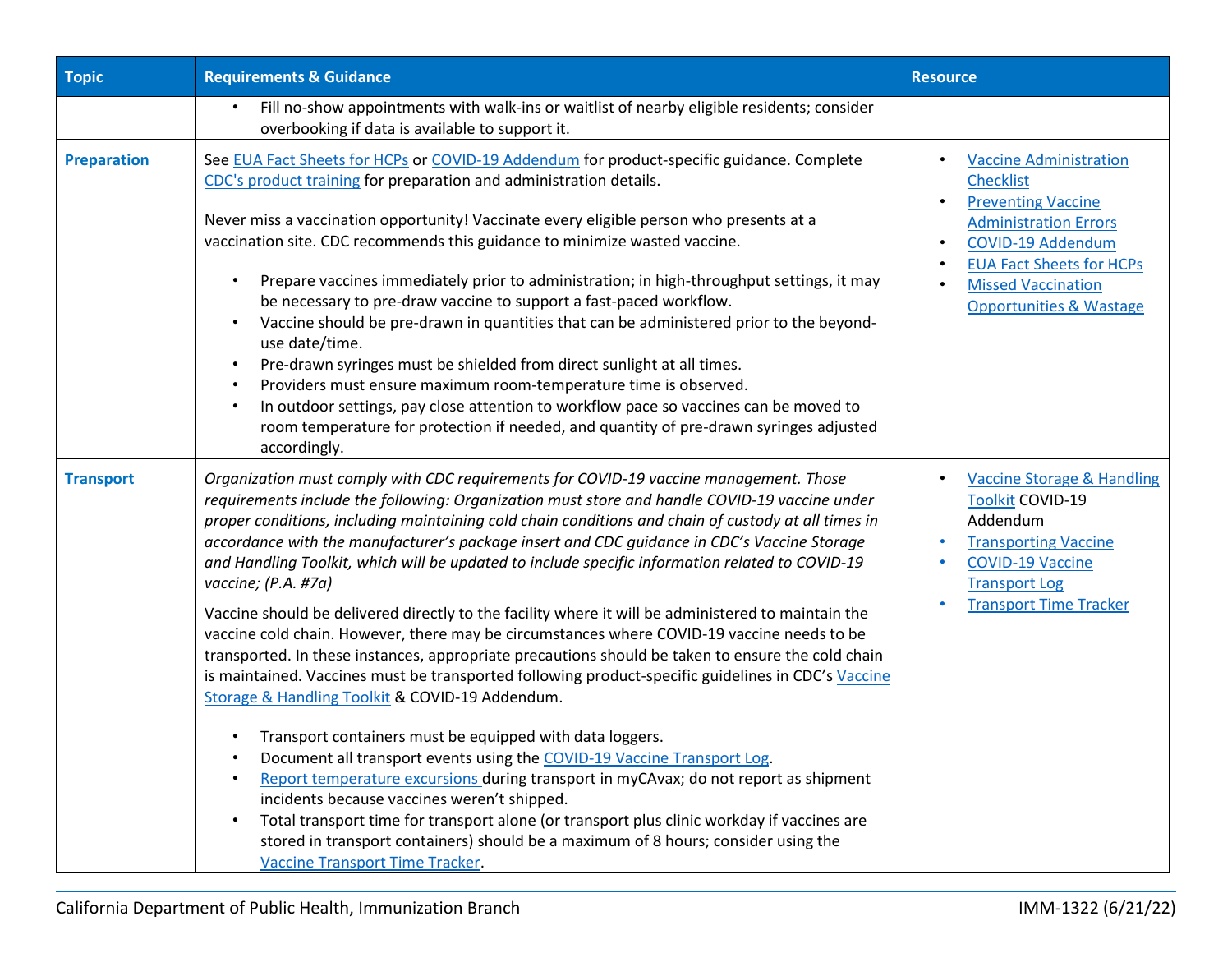| <b>Topic</b>                            | <b>Requirements &amp; Guidance</b>                                                                                                                                                                                                                                                                                                                                                                                                                                                                                                                                                                      | <b>Resource</b>                                                                                               |
|-----------------------------------------|---------------------------------------------------------------------------------------------------------------------------------------------------------------------------------------------------------------------------------------------------------------------------------------------------------------------------------------------------------------------------------------------------------------------------------------------------------------------------------------------------------------------------------------------------------------------------------------------------------|---------------------------------------------------------------------------------------------------------------|
|                                         | Label vaccines with updated beyond use dates (if applicable).                                                                                                                                                                                                                                                                                                                                                                                                                                                                                                                                           |                                                                                                               |
| <b>Vaccine</b><br><b>Redistribution</b> | Redistribution is the routine transport of vaccines to clinic locations responsible for their<br>administration; the receiving location takes ownership of vaccines and must be an approved<br>COVID-19 vaccination provider.                                                                                                                                                                                                                                                                                                                                                                           | <b>Redistribution Agreement:</b><br><b>Before You Apply</b><br><b>CDC Vaccine Redistribution</b><br>Agreement |
|                                         | For example, for large organizations whose vaccines are shipped to a central depot and require<br>redistribution to vaccination locations.                                                                                                                                                                                                                                                                                                                                                                                                                                                              | <b>Redistributing Vaccines</b>                                                                                |
|                                         | In these instances, providers must apply and receive authorization. Applications may be submitted<br>in myCAvax during enrollment.                                                                                                                                                                                                                                                                                                                                                                                                                                                                      |                                                                                                               |
|                                         | Report events in myCAvax - Vaccine Inventory within 24 hours. Click Transfer/Redistribution.                                                                                                                                                                                                                                                                                                                                                                                                                                                                                                            |                                                                                                               |
| <b>Vaccine</b><br><b>Transfers</b>      | Transfers are the transport of vaccines in response to an emergency or other unplanned event<br>(e.g., excess supply or imminent expiration of doses). In these instances, the receiving location<br>takes ownership of transferred vaccines and must be an enrolled and approved COVID-19<br>vaccination provider.                                                                                                                                                                                                                                                                                     | <b>Transferring Vaccines</b>                                                                                  |
|                                         | Report events in myCAvax - Vaccine Inventory within 24 hours. Click Transfer/Redistribution.                                                                                                                                                                                                                                                                                                                                                                                                                                                                                                            |                                                                                                               |
| <b>Vaccine</b><br><b>Repositioning</b>  | Repositioning is the transport of doses to another setting for administration when unused doses<br>will be returned to the original facility at the end of the day. Satellite, temporary and off-site clinics<br>are authorized to transport vaccines without prior authorization because ownership is not<br>changing hands. However, these situations require enhanced storage and handling practices. The<br>repositioning entity will report their doses administered and on hand at the end of the clinic day.<br>Because ownership is not changing hands, providers do not report events to CDPH. | <b>Repositioning Guidance for</b><br><b>Satellite, Temporary and Off-Site</b><br><b>Clinics</b>               |
| <b>Record Keeping</b>                   | Organization must preserve all records related to COVID-19 vaccine management for a minimum of<br>3 years, or longer if required by state, local, or territorial law. (P.A. #7e)                                                                                                                                                                                                                                                                                                                                                                                                                        |                                                                                                               |
|                                         | Providers must maintain all electronic and paper COVID-19-related records for a minimum of 3<br>years and make records available for review upon request. Such records include the following:                                                                                                                                                                                                                                                                                                                                                                                                           |                                                                                                               |
|                                         | COVID-19 vaccine or ancillary product packing slips<br>transport logs<br>temperature logs<br>certificates of calibration testing (for data loggers)                                                                                                                                                                                                                                                                                                                                                                                                                                                     |                                                                                                               |